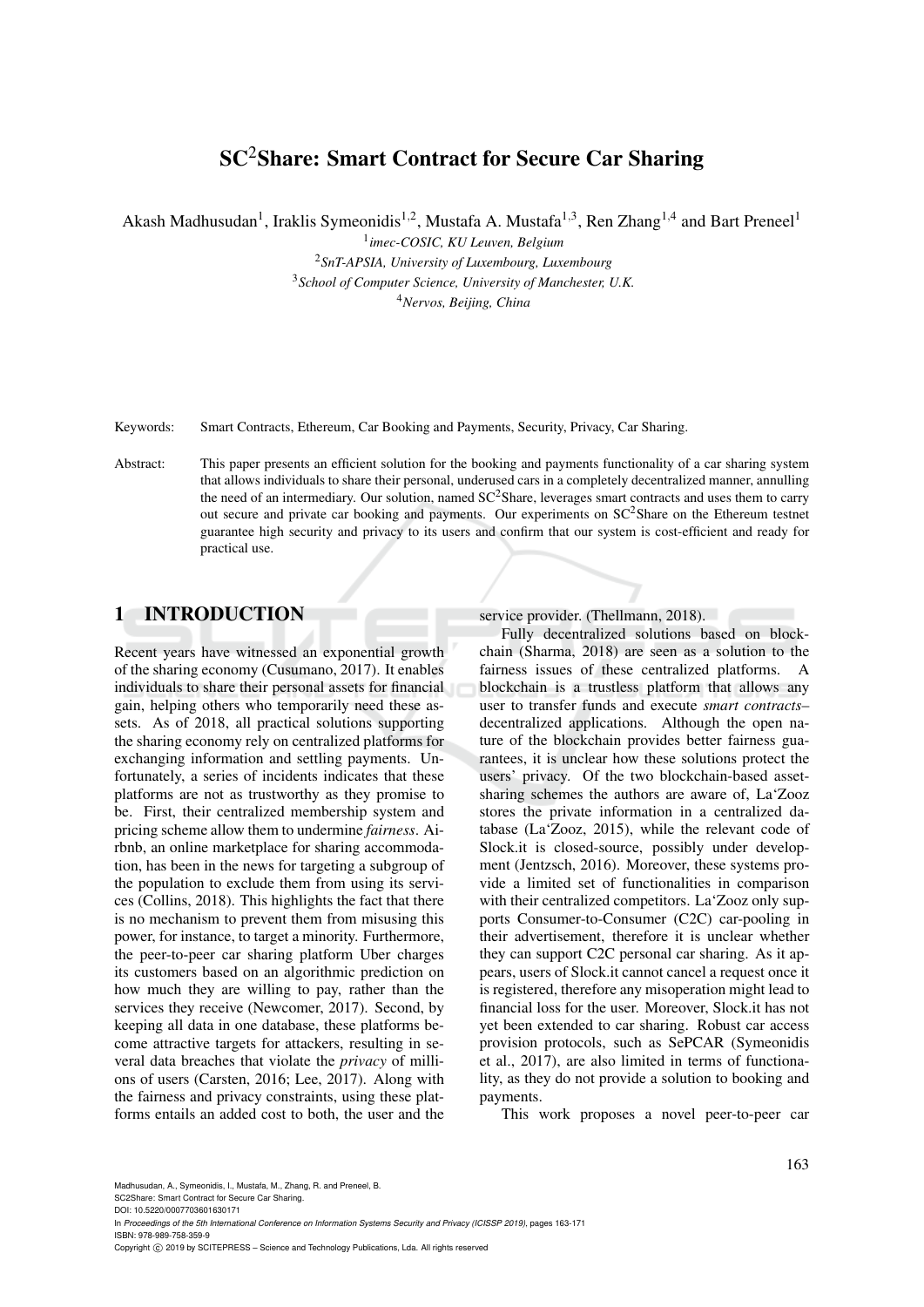booking and payments system, named *SC*2*Share*.  $SC<sup>2</sup>$ Share works along the existing car access provision protocols such as SePCAR and uses a smart contract to register car sharing offers, match requests and settle payments. Compared with existing schemes, our system has the following advantages:

- Fair. Our system provides better fairness guarantees as it does not suffer from centralized price manipulation and membership exclusion.
- Resistance against Data Breach. There is no central point of failure in our design. Most interactions happen in a peer-to-peer fashion between the car owner and the consumer, which involves no intermediary. Sensitive information stored on the blockchain is encrypted with the receiver's public key, which is different for each participant. A compromised private key will not affect other users of the system.
- Complete Functionalities. Our system offers complete functionalities that cover all typical execution paths in an Uber car sharing instance, including several conflict handling capabilities that ensure financial safety of each involved party against an adversary, the other party, and misoperation by the user himself. To the best of our knowledge, these combination of features is not offered in any existing decentralized car sharing platform.
- Cost-effective. As an additional advantage, our system is more cost effective to use due to the absence of a commission. The only cost involved is the deployment and transaction costs incurred by the blockchain. The experiments with our deployed contract in Ethereum testnet highlights the operational costs and efficiency of  $SC^2$ Share.

The remainder of this paper is organized as follows. Section 2 presents the necessary background. Section 3 presents the system model, threat model and design requirements used in our design. Section 4 describes  $SC^2$ Share, followed by its evaluation in Section 5. Finally, Section 6 concludes this paper and it offers future research directions.

## 2 BACKGROUND

Since  $SC^2$ Share handles only the booking and payments aspect of car sharing, we first give a brief overview of SePCAR, a secure and privacy-enhancing car access provision protocol to generate and revoke car access tokens (Symeonidis et al., 2017). Then, we briefly introduce smart contracts in Ethereum - the main building block of  $SC^2$ Share.

### 2.1 SePCAR

SePCAR (Symeonidis et al., 2017) is a car sharing scheme that offers strong security and privacy properties; it extends earlier work described in (Symeonidis et al., 2016). The system consists of various functional components. We only list the ones that are relevant to our system. An *Owner* is a user who is willing to share his car, a *consumer* is the user who wants to rent a car and *authorities* are the entities responsible for ensuring that the entire system is legal as well as for resolving any disputes between users.

The SePCAR protocol starts with the mutual agreement of booking details by the owner and consumer. Due to the presence of sensitive information such as the identities of the owner, consumer and the car along with its usage duration and location, the system server encrypts these booking details and an access token is generated. This access token is then stored in a public ledger, where it is retrieved by the consumer. Subsequently, a consumer uses this token to access the car without revealing his private information. SePCAR also guarantees the confidentiality of the car key and booking details.

### 2.2 Smart Contracts in Ethereum

Ethereum is a cryptocurrency with the third largest market capitalization (CoinMarketCap, 2018). Aiming at realizing a "world computer", Ethereum allows users to program smart contracts with a Turingcomplete language and guarantees the correct execution of these contracts and the integrity of the system with its underlying blockchain (Buterin, 2014).

Smart contracts are special accounts on Ethereum blockchain, that contain code and persistant storage along with an address and balance like normal accounts (Luu et al., 2017). They are computerized protocols, that, without relying on any intermediaries, satisfy contractual conditions and minimize attacks by adversaries. As in any other computer program, the code of smart contracts also manipulates variables, and it can be invoked by sending a transaction to its address along with the required payment for its execution and parameters.

Miners, entities who embed transactions into the blockchain, are compensated by *transaction fees* in ether, the native currency of Ethereum, from the transaction initiators. The transaction fee is calculated as the total amount of *gas* consumed by the transaction execution, multiplied by the *gasPrice*, while the gasether exchange rate is specified in the transaction. The total gas is calculated by accumulating the gas consumption of all instructions of the execution. Each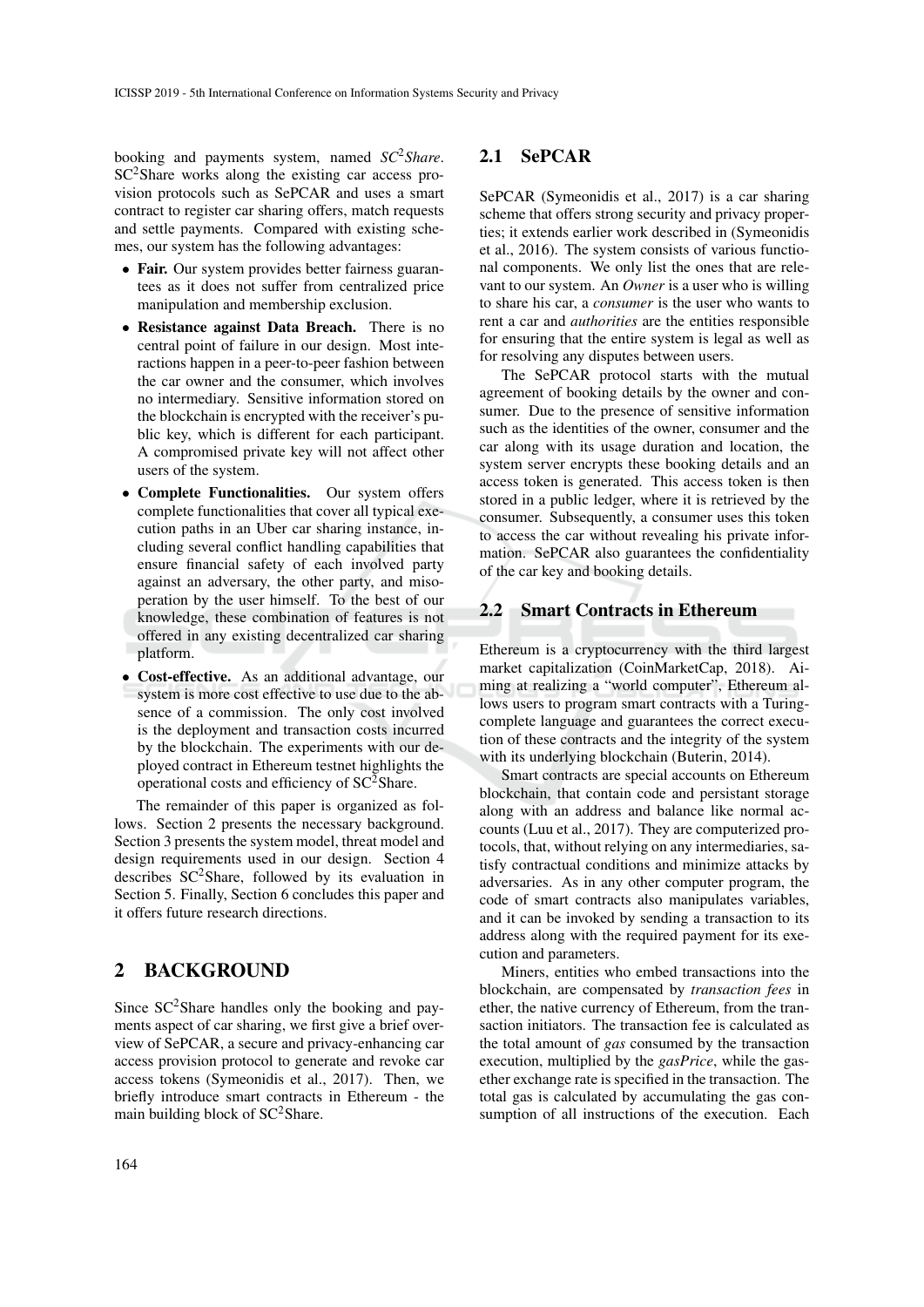

Figure 1: System model of SC<sup>2</sup>Share.

instruction has a predefined gas consumption. To prevent denial of service attacks, each transaction also specifies a *startGas*. A transaction execution that exceeds that startGas cannot be carried out, however, the transaction fee still goes to the miner.

# 3 SYSTEM MODEL, THREAT MODEL AND DESIGN REQUIREMENTS

This section introduces the system model, the threat model and assumptions as well as the functional, security and privacy requirements used in the design of SC<sup>2</sup>Share. HNOL

## 3.1 System Model

As illustrated in Figure 1, our system model consists of the following entities:

- *Owner* An individual with the intention to share his underused personal car.
- *Consumer* A person in temporary need of a car.
- *Car* The car that is available to be shared. Access provision to this car is handled by any robust access provision protocols such as SePCAR (Symeonidis et al., 2017).
- *Public Ledger* A structure that irrefutably records transactions and is operated by a single or several decentralized parties. All transactions made in  $SC<sup>2</sup>$ Share are recorded in this public ledger.
- *Smart Contract* This smart contract is responsible for receiving a booking request, making sure that appropriate deposits have been made by both the owner and the consumer, handling cancellation requests, dealing with fraudulent activities, and a smooth rental procedure in general.

### 3.2 Threat Model and Assumptions

In SC2Share the following threat model is used. The owner and the consumer are not trusted to carry out all transactions honestly. The integrity and correct execution of the smart contract is guaranteed by the underlying public ledger, in our case the Ethereum blockchain. Due to the blockchain's public nature, any private information embedded in the blockchain is considered leaked.

For our system to work, we also make the following assumptions. The owner and the consumer mutually agree upon the initial booking details and are successful in keeping them confidential against any third party. We also assume that the owner and the consumer have a public/private-key pair along with their digital certificates. Lastly, the communication channels are used by the owner and the consumer are private and authentic.

### 3.3 Design Requirements

Our system should satisfy the following functional, security and privacy requirements.

#### Functional Requirements

- Booking and Payments Process: SC<sup>2</sup>Share should handle bookings, car usage and payments in an immutable way. It should be able to receive booking requests, safeguard deposits placed by owners/consumers and handle payments.
- Fraud Prevention:  $SC^2$ Share should be able to deal with fraudulent actions taken by both owners and consumers. Example actions are not making the car availlable and not returning the car.  $SC<sup>2</sup>Share should penalize the initiality of such$ fraudulent actions.
- Cancellation:  $SC^2$ Share should handle cancellations of the booking agreement and distribute the deposit according to the booking agreement.
- Extra Time Surcharge: In case of extra time request by the consumer,  $SC^2$ Share should be able to deduct the required extra amount from the consumer's deposit and transfer it to the owner.

#### Security and Privacy Requirements

- Authenticity of Booking Details: the integrity, origin and approval of the booking details should be validated by the car.
- Non-repudiation of Access Token:  $SC^2$ Share should be able to prove the authenticity of the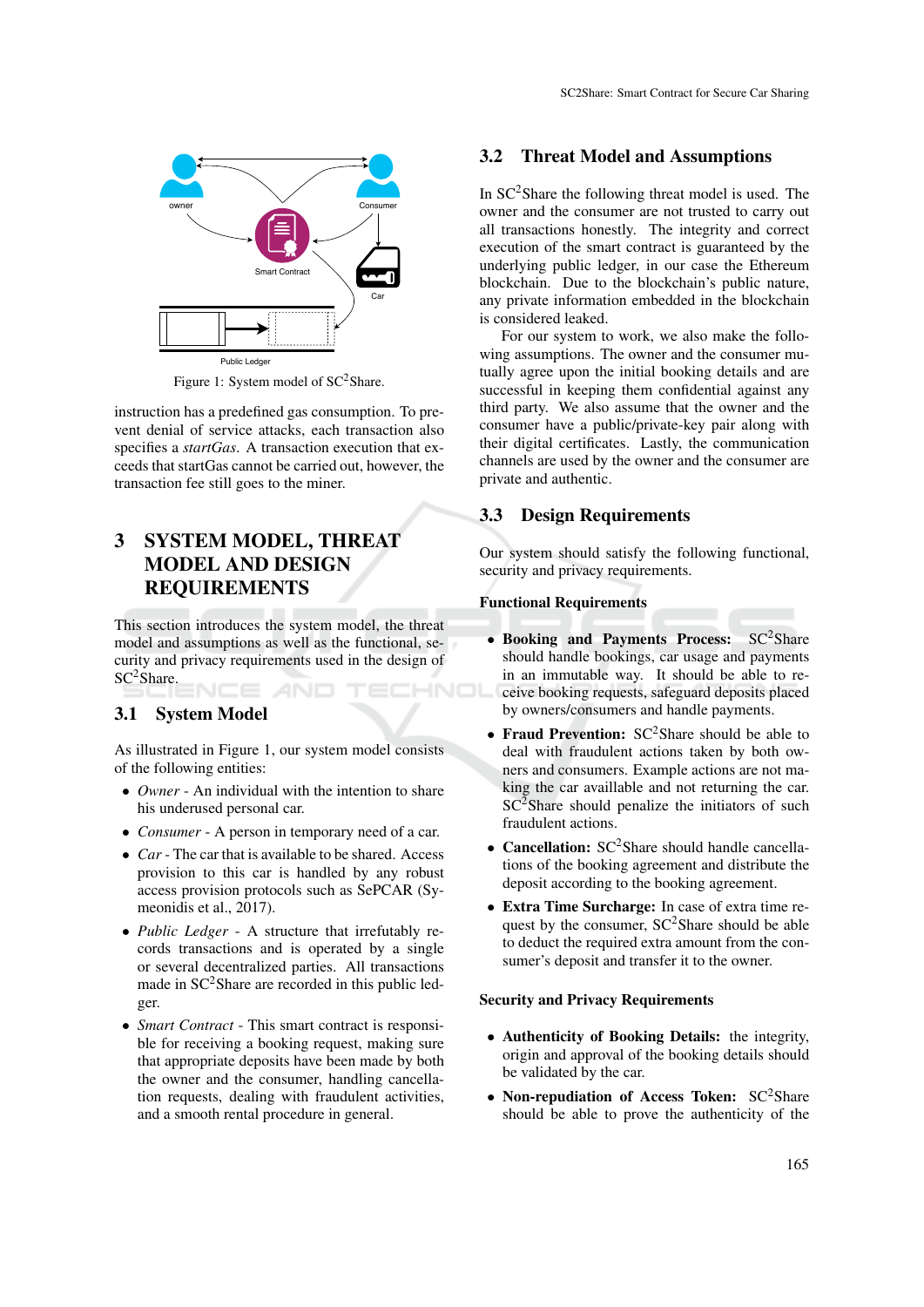

Figure 2: Overview of the  $SC^2$ Share system.

access token that is generated by the owner to the car and the consumer.

- Forensic Evidence Provision: In an adverse scenario of a fraudulent action, authorities should be able to retrieve forensic evidence from the system and gain access to specific booking details.
- Confidentiality of Booking Details: Only the owner and consumer should have access to the information stored in booking details. Booking details can hold personal identifiable and potentially sensitive information such as the license plate number, the location, booking time and type of the car.
- Confidentiality of Access Token: Only the car should have access to the information stored in the access token.
- Anonymity of Consumer And Car: The identity of the consumer and the car should be hidden to anyone except the owner, the consumer and the car.

# $SC<sup>2</sup>Share$

This section provides an overview of how  $SC<sup>2</sup>Share$ handles a car sharing scenario. Then, we explain in detail the algorithms that implement the functionalities described.

# 4.1 Overview of SC<sup>2</sup>Share

As it is illustrated in Figure 2, we provide a high-level overview of how our system works. It consists of seven steps described below.

- 1. An owner deploys a smart contract on the blockchain and deposits a value of *x* ether in it.
- 2. A consumer sends a request to rent the car by depositing  $x$  ether (the same amount as in step 1) in the deployed smart contract.
- 3. The owner and the consumer agree on mutually accepted booking details such as the required number of days to share the car, the pick-up and drop-off location and the daily price.
- 4. Once the details are agreed, the owner signs the booking details using his private key and encrypts them using the consumer's public key. Once encrypted, he sends these details to the storage of smart contract and allows the consumer to access the car. The encrypted details stored in the smart contract can be accessed by the consumer and decrypted using his private key. However, as seen in Figure 3, we do not encrypt all information stored in booking details.
- 5. The consumer accesses the car and uses it for the agreed amount of time.
- 6. After completing the trip, the consumer ends the car rental process by dropping off the owner's car at the agreed location.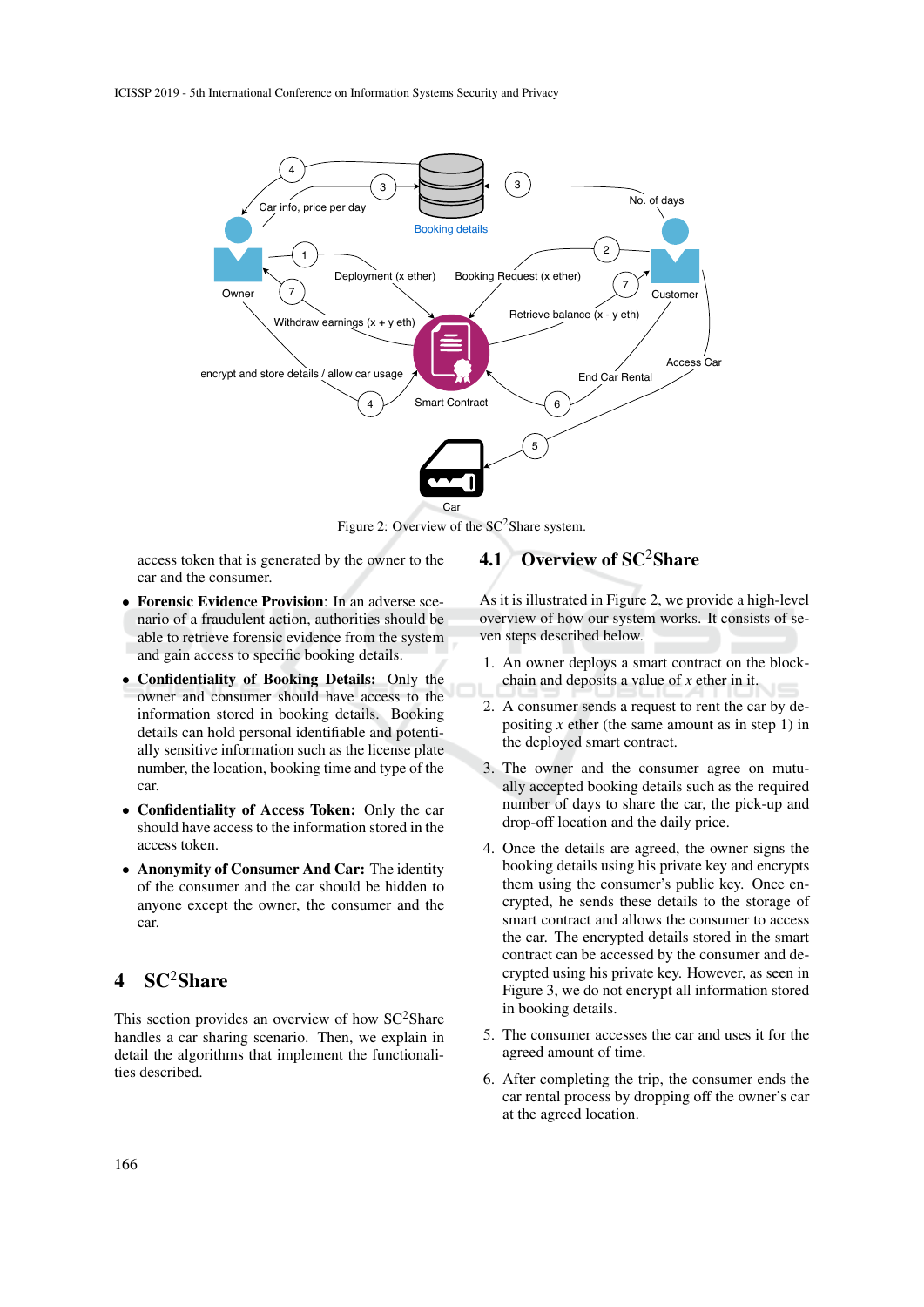

Figure 3: List of Booking Details.

7. Once the process is over, both the owner and the consumer can separately withdraw their earnings and balances, respectively.

## 4.2 SC<sup>2</sup>Share in Detail

This section describes  $SC^2$ Share in detail. We first present the main protocol followed by the description of the cancellation, car access and extra time functionalities.

Algorithm 1 depicts a pseudo-code of how our system works. As explained in the overview, the system is initiated by the owner, which is followed by the consumer sending a request for booking. Once the consumer is set as the current driver of the car, the booking details are mutually agreed before being encrypted and stored on the blockchain. We use external libraries such as eth-crypto and eth-ecies to carry out the encryption off-chain, and to generate the identities of the owner and the consumer (libertylocked, 2018; pubkey, 2018). The Javascript code that executes with the smart contract, and the smart contract itself are available online.

While storing the details in the smart contract, the owner has to set allow car usage value to 'true' in the smart contract to inform  $SC^2$ Share that the car can be used by the consumer. Once the consumer has access to the car, he can use it for the decided time. If they exceed the agreed time limit, the extra time surcharge is handled by Algorithm 4. In order to calculate extra time, the smart contract keeps deducting the mutually agreed 'price per extra hour' from the consumer's deposit.  $SC<sup>2</sup>$ Share also has a fail-safe option, that is activated if the consumer fails to return the car. It awards the owner the total deposit stored in the smart contract, although it does not yet deal with the post-theft scenario. A possible solution to the post-theft scenario is provided by insurance businesses for sharing economy industry, such as SafeShare.

In cases where either the owner or the consumer wants to cancel the booking, Algorithm 2 comes into play. The pseudo-code explains how  $SC^2$ Share hand-

|     | Algorithm 1: $SC^2$ Share main.              |  |  |  |  |
|-----|----------------------------------------------|--|--|--|--|
| 1:  | procedure $SC^2$ SHARE                       |  |  |  |  |
| 2:  | <b>Owner Deploys Contract</b>                |  |  |  |  |
| 3:  | <b>if</b> Deployment successful then         |  |  |  |  |
| 4:  | <b>Customer Requests for Car Booking</b>     |  |  |  |  |
| 5:  | if Request successful then                   |  |  |  |  |
| 6:  | $currentDirect Address \leftarrow cAddress$  |  |  |  |  |
| 7:  | $cDeposit \leftarrow x$ Ether                |  |  |  |  |
| 8:  | $oDeposit \leftarrow x$ Ether                |  |  |  |  |
| 9:  | Mutually agree on booking details(BD)        |  |  |  |  |
| 10: | Encrypt BD and store                         |  |  |  |  |
| 11: | <b>if</b> Owner allows car usage <b>then</b> |  |  |  |  |
| 12: | <b>if</b> Owner wants to cancel <b>then</b>  |  |  |  |  |
| 13: | goto Algorithm 2;                            |  |  |  |  |
| 14: | <b>if</b> Customer access's car <b>then</b>  |  |  |  |  |
| 15: | <b>if</b> Customer cancels <b>then</b>       |  |  |  |  |
| 16: | goto Algorithm 2;                            |  |  |  |  |
| 17: | Use Car:                                     |  |  |  |  |
| 18: | End Usage;                                   |  |  |  |  |
| 19: | Owner withdraws earnings;                    |  |  |  |  |
| 20: | Consumer withdraws deposit;                  |  |  |  |  |
| 21: | <b>if</b> Extra time <b>then</b>             |  |  |  |  |
| 22: | goto Algorithm 3;                            |  |  |  |  |
| 23: | else                                         |  |  |  |  |
| 24: | <b>if</b> Customer cancels <b>then</b>       |  |  |  |  |
| 25: | goto Algorithm 2;                            |  |  |  |  |
| 26: | else                                         |  |  |  |  |
| 27: | <b>if</b> Owner cancels <b>then</b>          |  |  |  |  |
| 28: | goto Algorithm 2;                            |  |  |  |  |
| 29: | Customer withdraws total deposit;            |  |  |  |  |
|     |                                              |  |  |  |  |

<sup>30:</sup> *Restart if deployment fails.*

les the cancellation at different stages of the system. If the owner cancels the booking before allowing car usage, he is not penalized, but if they do it after allowing the car usage, then SC<sup>2</sup>Share ensures that the consumer gets an incentive. The customer also pays the penalty based on whether they cancel the booking before accessing the car, or after.

If the owner fails to give car access to the consumer after they have made the deposit, Algorithm 3 depicts how the owner is penalized for committing a fraudulent action as  $SC^2$ Share awards the total deposit stored in the smart contract to the consumer.

Once the consumer has successfully ended the car rental (see Algorithm 1),  $SC^2$ Share calculates the amount that has to be deducted from their deposit and adds it to the owner's deposit, after which the owner and consumer can separately withdraw their money.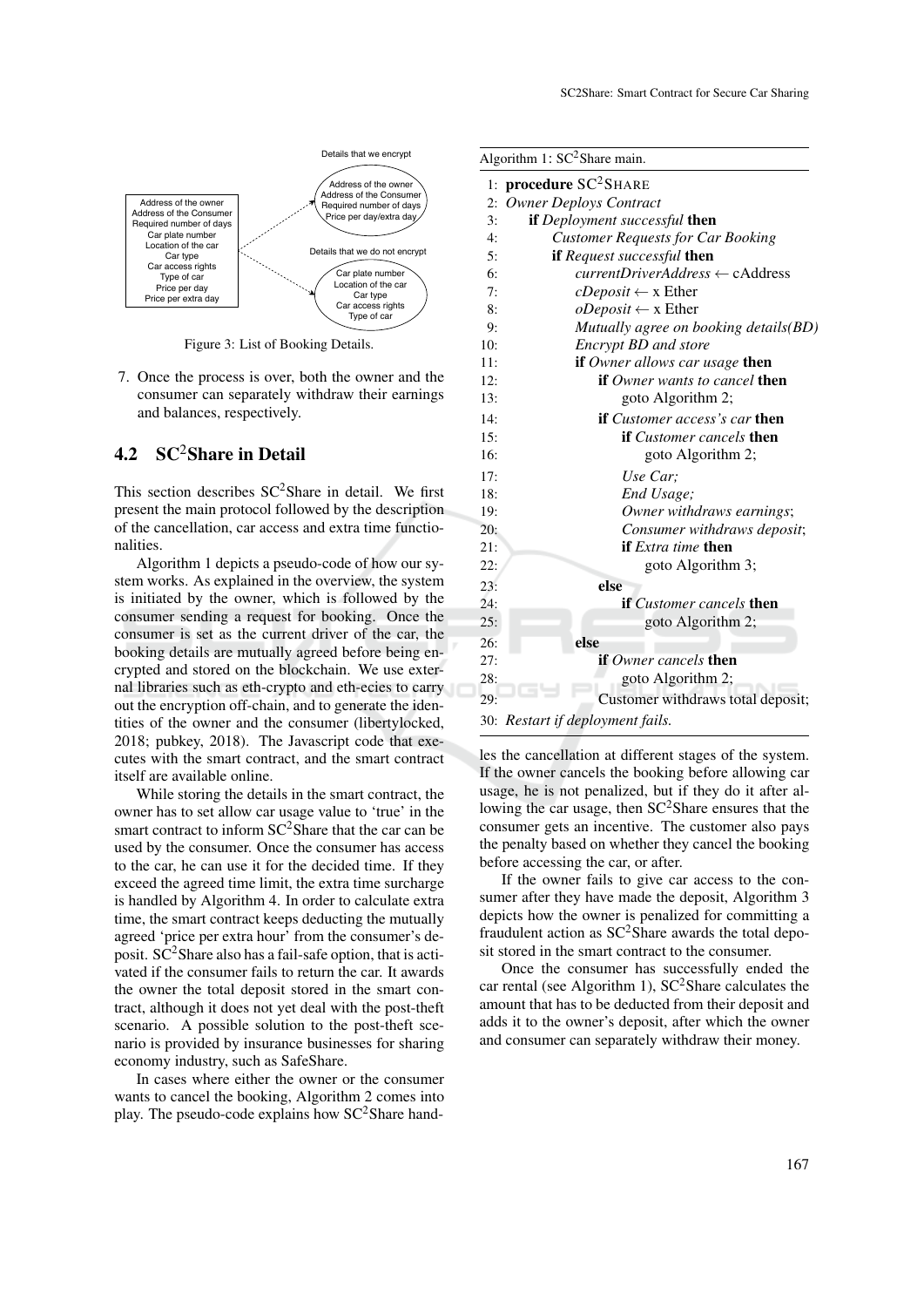| Algorithm 2: Cancellation functionality.                             |  |  |  |
|----------------------------------------------------------------------|--|--|--|
|                                                                      |  |  |  |
| 1: <b>procedure</b> CANCELLATION                                     |  |  |  |
| $currentDirierAddress \leftarrow cAddress$                           |  |  |  |
| $cBalance \leftarrow \text{ consumer balance}$                       |  |  |  |
| $\alpha$ <i>Balance</i> $\leftarrow$ owner balance                   |  |  |  |
| $cDeposit \leftarrow \text{ consumer deposit}$                       |  |  |  |
| $oDeposit \leftarrow$ owner deposit                                  |  |  |  |
| Owner Allows Car Usage:                                              |  |  |  |
| if consumer access's car & cancels booking                           |  |  |  |
| then                                                                 |  |  |  |
| $x \leftarrow clientDeposit - penalty$                               |  |  |  |
| ownerBalance $\leftarrow$ balance $+x$                               |  |  |  |
| return true                                                          |  |  |  |
| if owner cancels booking then                                        |  |  |  |
| $x \leftarrow oDeposit - penalty$                                    |  |  |  |
| $cBalance \leftarrow cBalance + x$                                   |  |  |  |
| return true                                                          |  |  |  |
| 16:<br><b>if</b> consumer cancels & does not access <b>then</b>      |  |  |  |
| return true                                                          |  |  |  |
| Owner Does Not Allow Usage:                                          |  |  |  |
| <b>if</b> owner cancels booking <b>then</b>                          |  |  |  |
| $\alpha$ Balance $\leftarrow \alpha$ Balance + $\alpha$ Deposit      |  |  |  |
| $\textit{cBalance} \leftarrow \textit{cBalance} + \textit{cDeposit}$ |  |  |  |
| return true                                                          |  |  |  |
|                                                                      |  |  |  |

| Algorithm 3: Car access functionality.                       |  |  |  |  |
|--------------------------------------------------------------|--|--|--|--|
| 1: <b>procedure</b> CAR ACCESS                               |  |  |  |  |
| $currentDirierAddress \leftarrow cAddress$<br>2:             |  |  |  |  |
| 3:<br>$\textit{cBalance} \leftarrow \text{consumer balance}$ |  |  |  |  |
| <b>if</b> owner allows usage <b>then</b><br>4:               |  |  |  |  |
| 5:<br>$carStatus \leftarrow ready$                           |  |  |  |  |
| 6:<br>$consumer \leftarrow access$                           |  |  |  |  |
| 7:<br>return true                                            |  |  |  |  |
| 8:<br><b>if</b> owner does not allow usage <b>then</b>       |  |  |  |  |
| 9:<br>$carStatus \leftarrow not ready$                       |  |  |  |  |
| $consumer \leftarrow noAccess$<br>10:                        |  |  |  |  |
| consumer can retrieve total deposit<br>11:                   |  |  |  |  |
| $x \leftarrow totalDeposit$<br>12:                           |  |  |  |  |
| $cBalance \leftarrow cBalance + x$<br>13:                    |  |  |  |  |
| 14:<br>return true                                           |  |  |  |  |

## 5 EVALUATION

In this section, we analyze our design and provide a description of how  $SC^2$ Share fulfills the functional, security and privacy requirements. We also provide the real-world deployment cost of SC<sup>2</sup>Share on the Ethereum blockchain along with all the transaction costs it incurs while being used. Evaluation on the basis of total time taken is tricky as the execution time for each transaction in  $SC^2$ Share can only be aggregated since there is no concrete way of knowing how

| Algorithm 4: Extra time functionality. |                                                        |  |  |  |  |
|----------------------------------------|--------------------------------------------------------|--|--|--|--|
| 1:                                     | procedure EXTRA TIME                                   |  |  |  |  |
| 2:                                     | $currentDirect Address \leftarrow$ cAddress            |  |  |  |  |
| 3:                                     | $\textit{cBalance} \leftarrow \text{consumer balance}$ |  |  |  |  |
| 4:                                     | $\alpha$ <i>Balance</i> $\leftarrow$ owner balance     |  |  |  |  |
| 5:                                     | $cDeposit \leftarrow \text{ consumer deposit}$         |  |  |  |  |
| 6:                                     | $oDeposit \leftarrow$ owner deposit                    |  |  |  |  |
| 7:                                     | consumer Ends Car Rental:                              |  |  |  |  |
| 8:                                     | <b>if</b> end time $=\lt d$ ecided time <b>then</b>    |  |  |  |  |
| 9:                                     | $currentDriverAddress \leftarrow null$                 |  |  |  |  |
| 10:                                    | $carStatus \leftarrow idle$                            |  |  |  |  |
| 11:                                    | $x \leftarrow cDeposit - rent Charge$                  |  |  |  |  |
| 12:                                    | $\alpha$ Balance $\leftarrow \alpha$ Deposit + x       |  |  |  |  |
| 13:                                    | $c$ Balance $\leftarrow$ cDeposit                      |  |  |  |  |
| 14:                                    | return true                                            |  |  |  |  |
| 15:                                    | <b>if</b> end time $>$ decided time <b>then</b>        |  |  |  |  |
| 16:                                    | $currentDriverAddress \leftarrow null$                 |  |  |  |  |
| 17:                                    | $carStatus \leftarrow idle$                            |  |  |  |  |
| 18:                                    | $x \leftarrow cDeposit - rent Charge$                  |  |  |  |  |
| 19:                                    | $y \leftarrow cDeposit - chargePerExtraHour$           |  |  |  |  |
| 20:                                    | $z \leftarrow x + y$                                   |  |  |  |  |
| 21:                                    | $\alpha$ Balance $\leftarrow \alpha$ Deposit + z       |  |  |  |  |
| 22:                                    | $c$ Balance $\leftarrow$ cDeposit                      |  |  |  |  |
| 23:                                    | return true                                            |  |  |  |  |
|                                        | 24: Consumer Runs Away With Car:                       |  |  |  |  |
| 25:                                    | $x \leftarrow totalDeposit$                            |  |  |  |  |
| 26:                                    | $\alpha$ Balance $\leftarrow \alpha$ Balance + x       |  |  |  |  |
| 27:                                    | <b>return</b> inform insurance                         |  |  |  |  |

long a transaction would take before its included in Ethereum. As of January 2019, the median wait time between each block is  $\approx$  32 seconds.

## 5.1 Functionality Analysis

SC<sup>2</sup>Share uses the Ethereum blockchain to implement the booking and payment functionalities for car sharing applications. All transactions related to car rental, are immutable when published on the blockchain. Once a transaction is made using  $SC^2$ Share, the owner or the consumer cannot refute the ownership of it. Moreover, no outsider knows the identities of the owner and consumer, and all the sensitive information in booking details is encrypted before being stored on-chain.

The Algorithm 3 and 4 demonstrates how to mitigate a malicious owner or consumer and hence prevent *fraudelent actions*. Possible fraud behaviour is countered with a penalty of losing the deposit made in the smart contract. The Algorithm 4 also enables the functionality of *extra time surcharge*.

Moreover, in SC<sup>2</sup>Share we consider all possible cancellation scenarios, and a fair settlement for both the owner and consumer in Algorithm 2. Hence we guarantee the functionality of *cancellation*.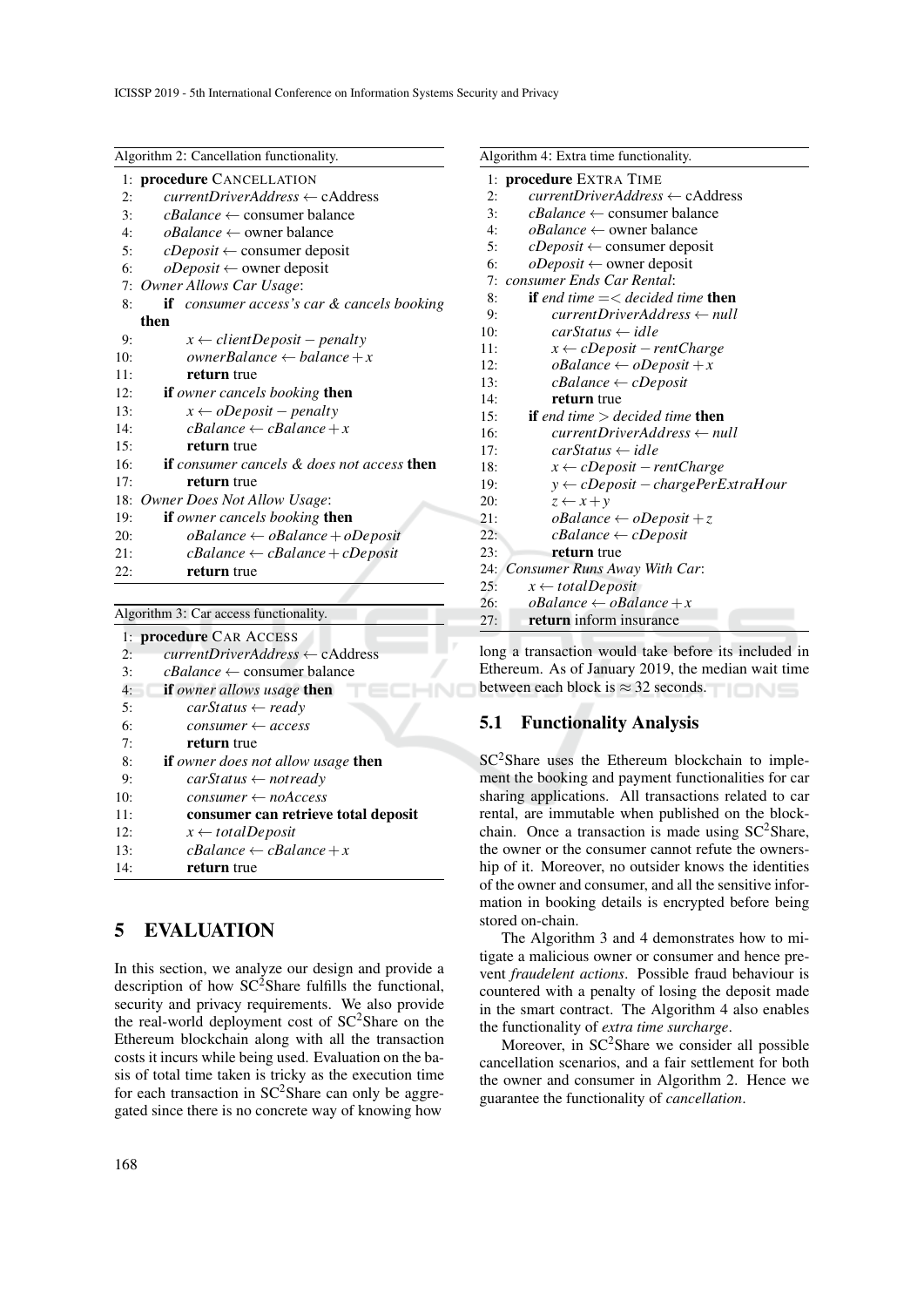|      |               | Total Size (bytes)   Deployment Cost in gas   Deployment Cost in USD |
|------|---------------|----------------------------------------------------------------------|
| 8520 | 1,352,283 gas | \$0.21623                                                            |

|  | Table 1: Deployment Costs of SC <sup>2</sup> Share. |  |
|--|-----------------------------------------------------|--|
|--|-----------------------------------------------------|--|

|  |  |  |  | Table 2: Costs of Executing each Transaction in SC <sup>2</sup> Share. |  |  |
|--|--|--|--|------------------------------------------------------------------------|--|--|
|--|--|--|--|------------------------------------------------------------------------|--|--|

| <b>Transaction</b>                              | Cost in gas  | <b>Cost in USD</b> |
|-------------------------------------------------|--------------|--------------------|
| set required days (customer)                    | $42,131$ gas | \$0.00674          |
| store encrypted details in contract (owner)     | 63,022 gas   | \$0.02739          |
| rent car (customer)                             | 112,220 gas  | \$0.01795          |
| allow use of the car (owner)                    | 28,655 gas   | \$0.00459          |
| access the car (customer)                       | 29,038 gas   | \$0.00464          |
| cancellation of booking (owner/customer)        | $76,342$ gas | \$0.0122           |
| ending the rental procedure (owner/customer)    | 82,590 gas   | \$0.01321          |
| triggering the distribution of earnings (owner) | 32,992 gas   | \$0.00528          |
| withdrawal of money (owner/consumer)            | $22,099$ gas | \$0.00353          |

### 5.2 Security and Privacy Analysis

Before publishing the booking details in the blockchain, the owner has to encrypt and sign them.  $SC<sup>2</sup>$ Share verifies the owner's signature on the booking details before giving access to the consumer to verify if the owner also agrees with the conditions set for the car rental, thus providing *authenticity of booking details*.

Car access provision protocols such as SeP-CAR (Symeonidis et al., 2017) use the encrypted booking details to generate the access token.  $SC<sup>2</sup>Share verifies the origin of encrypted details in$ order to make sure that no one but the owner has signed them. This is achieved by comparing the address of the signer to the address of the owner. This is how we ensure *non-repudiation of access token*.

Smart contracts are auditable by nature, and in case of an incident where the owner or the consumer is involved, the  $SC^2$ Share can be audited to reveal private information about the owner or the consumer guaranteeing the requirement of *forensic evidence provision*.

SC2Share ensures the *confidentiality of booking details* by enabling only the owner and the consumer to have access to the sensitive information stored in booking details. These details are discussed offline using a secure channel (see assumptions in Section 3) and only stored in the smart contract when encrypted.

 $SC<sup>2</sup>Share treats the encrypted boosting details$ as the access token and stores them in its internal storage. No one except the consumer and the owner can decipher an access token thus guaranteeing *confidentiality of the access token*.

*Anonymity of consumer and car* is provided by design in  $SC^2$ Share. On the blockchain, the consumer can choose to be anonymous by using his 20-byte address to interact with the contract and not publicizing any personal details, while the identity of the car is encrypted along with the other private information by the owner before storing it on-chain.

## 5.3 Deployment and Usage Cost

The deployment of a smart contract and the interaction with it has a cost for the caller of the transaction, and this cost is calculated in gas. This section discusses the deployment and interaction costs associated with  $SC^2$ Share. It is important to mention that the price of ether per gas unit is volatile, and these results are obtained by using the price of ether per gas unit for average confirmation time as of January 2019. To evaluate the total cost of  $SC^2$ Share, we look at two different costs, the *deployment* and the *transaction cost*.

### Deployment Cost

The main costs for deploying a smart contract can be calculated by combining the following parameters (Wood, 2014):

- The costs associated with storing the contract code (200 gas per byte);
- Additional data storage cost on the contract (20,000 gas per 256-bit word);
- Each transaction has a base cost of 21,000 gas, and 32,000 gas have to be paid for a CREATE transaction (deployment of a new contract);

Ganache was used as a provider for web3.js to perform tests on SC<sup>2</sup>Share and calculate the estimated gas for deployment, as well as the execution of each transaction. The absolute deployment cost is influenced by the size of the contract and the total bytes in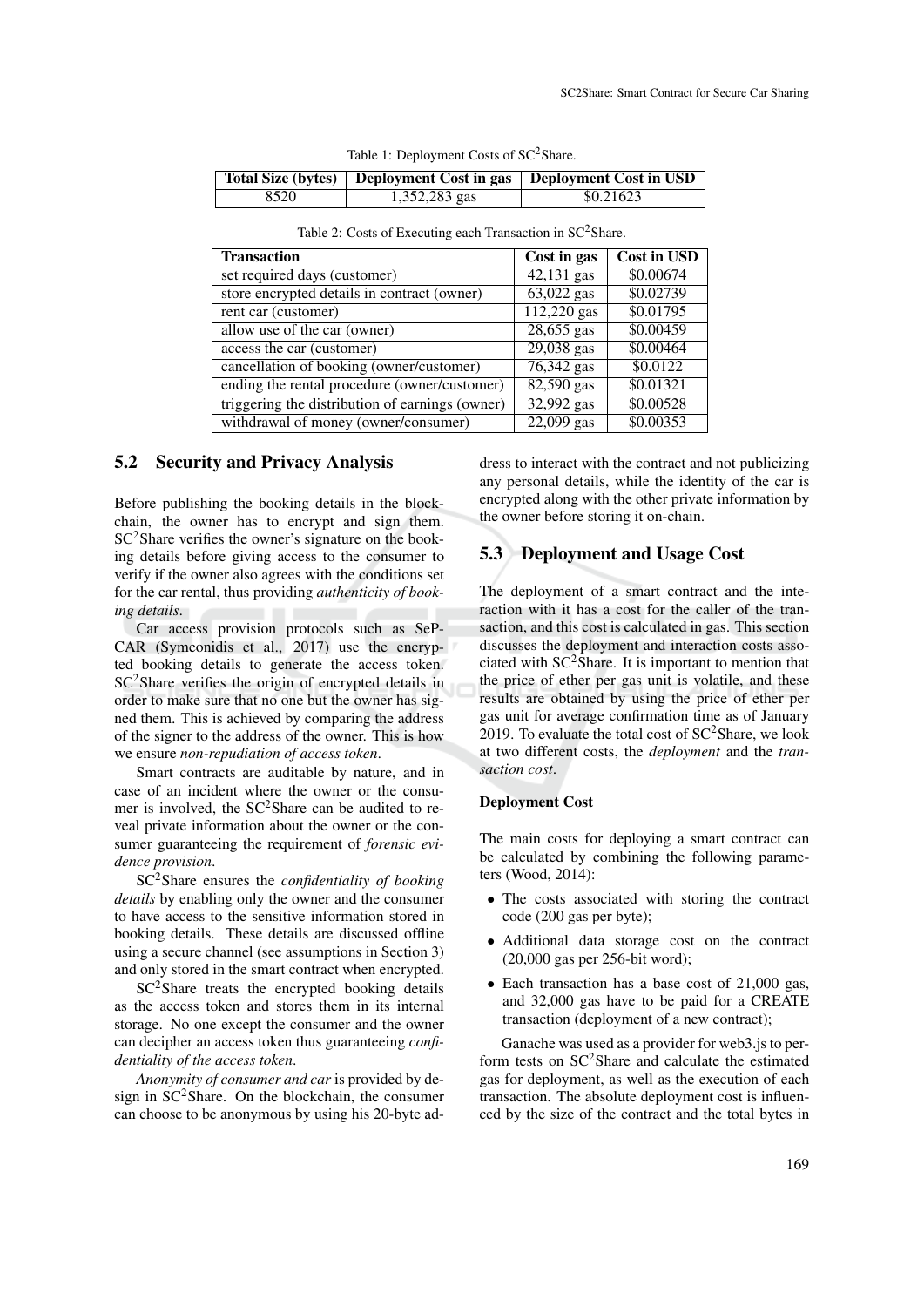its storage. Table 1 illustrates the deployment cost of  $SC<sup>2</sup>Share in USD. It can be calculated by multiplying$ the total gas with the cost per gas unit in USD.

#### Transaction Cost

The cost for executing each transaction can be calculated as follows (Wood, 2014):

- The base cost of each transaction (21,000 gas);
- The cost for storing a 256-bit word on the smart contract (20,000 gas);
- The cost for editing data stored in the smart contract (5,000 gas);
- The cost of making a transaction call having a monetary value (9,000 gas);

Table 2 illustrates the cost of executing each transaction in  $SC^2$ Share. Adding up the cost of all individual transactions, the total cost of all transactions in SC2Share is USD 0.095. Hence, it can be deduced that our smart contract implementation is not expensive to deploy and operate.

## 6 CONCLUSIONS AND FUTURE WORK

This paper presented a fully decentralized car booking and payments system known as  $SC^2$ Share. This system can be incorporated with car access provision protocols to provide a secure and private car sharing environment without the need of any intermediary. We have shown that  $SC^2$ Share provides all major functionalities that are required for a car sharing platform, and provides security and privacy by design. The total cost of deploying and using our system on the Ethereum network sums up to USD 0.312, which in comparison to the commission fee paid to large organizations is relatively cheap. Hence, we conclude that along with being functionally sound, secure and private,  $SC^2$ Share is also cost effective for its users.

As future work we would like to advance our system design and implementation to work with fully encrypted booking details, including the price per day, price per extra day and required number of days which are used for calculation of payments, as well as to provide formal security and privacy proofs of the advanced system.

Another potential direction could be to adapt SC<sup>2</sup>Share so that it supports the use of advanced cryptographic primitives such as zero-knowledge proofs. Ethereum Whisper could also be used to possibly remove the waiting time of customer to get car access.

## ACKNOWLEDGEMENTS

This work was supported in part by the Research Council KU Leuven: C16/15/058 and by the Flemish Government through FWO SBO project SNIP-PET S007619N. We would also like to thank the anonymous reviewers for their constructive feedback.

## **REFERENCES**

- Buterin, V. (2014). A next-generation smart contract and decentralized application platform. URL: http://blockchainlab.com/pdf/Ethereum\_white\_papera next generation smart contract and decentralized application platform-vitalik-buterin.pdf, last checked on 2018-12-20.
- Carsten, P. (2016). Hackers attack 20 mln ac-<br>
counts on alibaba's taobao shonning site URI counts on alibaba's taobao shopping site. https://www.reuters.com/article/alibaba-cyberidUSL3N15J1P2, last checked on 2018-12-10.
- CoinMarketCap (2018). Top 100 cryptocurrencies by market capitalization. URL: https://coinmarketcap.com/, last checked on 2018-12-20.
- Collins, K. (2018). A running list of websites and apps that have banned, blocked, deleted, and otherwise dropped white supremacists. URL: https://qz.com/ 1055141/what-websites-and-apps-have-banned-neonazis-and-white-supremacists/, last checked on 2018-12-07.
- Cusumano, M. A. (2017). The sharing economy meets reality. *Commun. ACM*, 61(1):26–28.
- Jentzsch, C. (2016). Decentralized autonomous organization to automate governance. URL: https://download. slock.it/public/DAO/WhitePaper.pdf, last checked on 2018-12-10.
- La'Zooz (2015). La'zooz white paper. URL: https:// www.weusecoins.com/assets/pdf/library/LaZooz %20Blockchain%20Taxi%20Whitepaper.pdf, last checked on 2018-12-10.
- Lee, D. (2017). Uber concealed huge data breach. URL: https://www.bbc.com/news/technology-42075306, last checked on 2018-12-10.
- libertylocked (2018). eth-ecies. URL: https://github.com/ libertylocked/eth-ecies, last checked on 2018-12-20.
- Luu, L., Velner, Y., Teutsch, J., and Saxena, P. (2017). Smart pool: Practical decentralized pooled mining. *In USE-NIX Security Symposium*.
- Newcomer, E. (2017). Uber starts charging what<br>it thinks youre willing to pay. URL: https:// it thinks youre willing to pay. www.bloomberg.com/news/articles/2017-05-19/ubers-future-may-rely-on-predicting-how-much-you-rewilling-to-pay, last checked on 2018-12-07.
- pubkey (2018). eth-crypto. URL: https://github.com/ pubkey/eth-crypto, last checked on 2018-12-20.
- Sharma, T. K. (2018). What does blockchain me-<br>ans for a sharing economy? URL: https:// ans for a sharing economy? www.blockchain-council.org/blockchain/what-does-